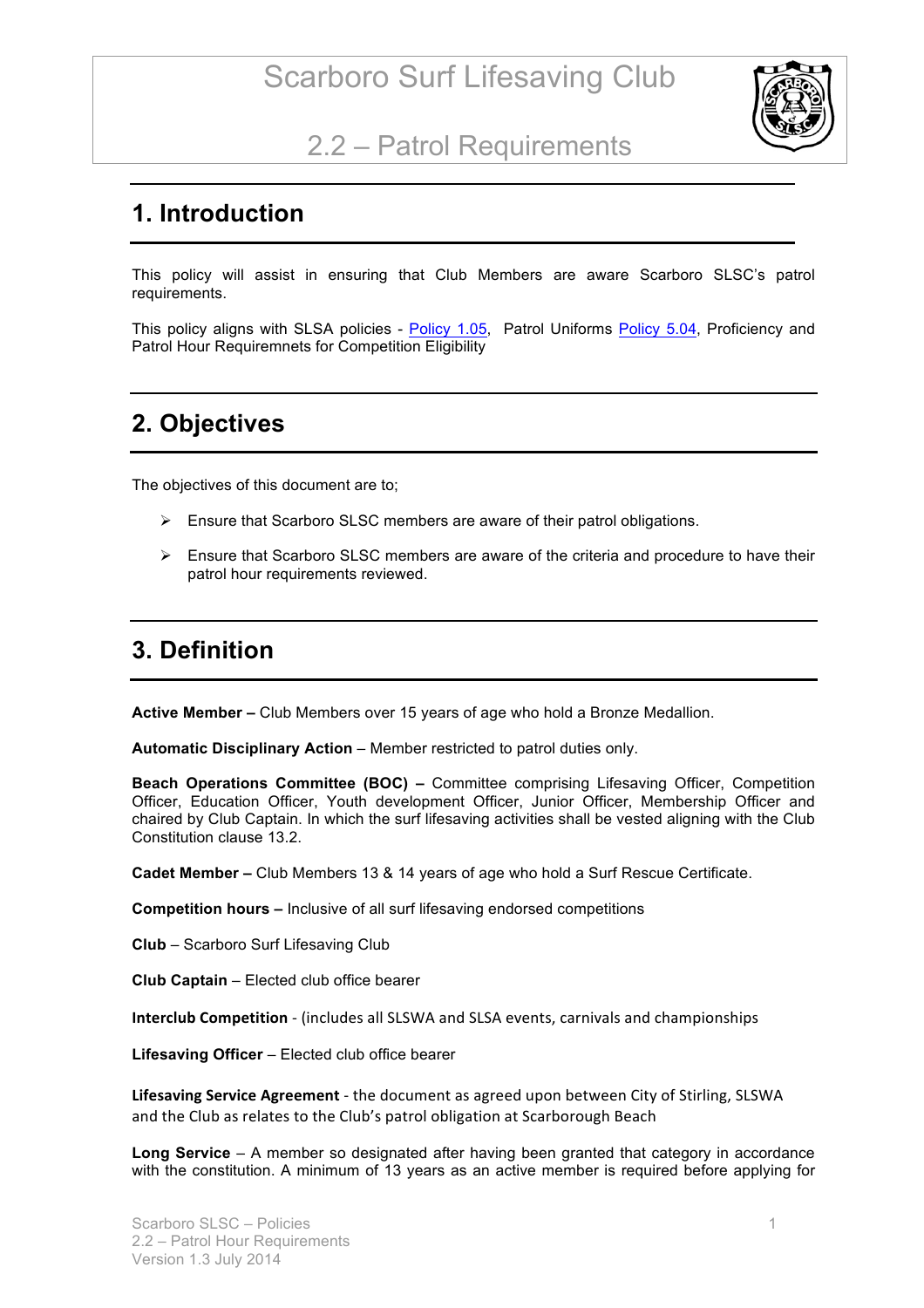# Scarboro Surf Lifesaving Club



#### 2.2 – Patrol Requirements

this category of membership. Reserve Active members can apply for Long Service after 5 years as an Reserve Active member.

**Patrol Boundaries** - the limits of the Club's designated patrol area as laid down in the annual lifesaving agreement

**Reserve Active** – A member so designated after having been granted that category in accordance with the constitution. A minimum of 10 years as an active member is required before applying for this category of membership.

#### **4. Patrol Hour Requirements**

The Club contracts with City of Stirling and Surf Life Saving Western Australia to patrol Scarborough Beach between the limits of our boundaries at prescribed times and dates, as laid down in the annual lifesaving service agreement.

Active and Cadet Members must complete a minimum of 16 patrol hours per calendar year to be eligible to compete in SLSA or SLSWA competitions. In addition to the 16 hours, club members must either attend or provide a proxy for all rostered patrols throughout the season. Active and Cadet members will not be permitted to compete in inter or intra club competitions if they have a deficit of hours as a result of 'no shows' and the subsequent 50% 'penalty'. All deficits need to be cleared prior to the close of entries for carnivals and competing in line with SLSA Policy 5.04.

All renewing Active and Cadet members shall be liable for the same total rostered patrol hours during a season. A renewing member who joins after rostered patrols have commenced for a season may, by direction of the BMC and depending on the circumstances related to the late renewal of membership, be required to complete the same number of hours as members who were financial and had been rostered on patrols from the beginning of the patrol season before they will have access to other club activities such as intra and inter club competition.

New Active members who achieve their Bronze Medallion or Cadet Members their SRC Award after the start of the patrol season will be allocated a patrol upon the successful completion of their award.

Newly qualifying members will be required to complete the remaining patrol hours for the season from the achievement of their award. Newly qualified Active Patrol members must still complete a minimum of 16 patrol hours per calendar year to be eligible to compete in SLSA or SLSWA competitions.

Club requirements are that Active Reserve members must complete a minimum of 8 hours patrol per calendar year and Long Service Members 4 hours to be eligible to compete in any interclub competition. .

#### **5. Patrol Uniform**

Patrol members on patrol shall be correctly attired:

- $\triangleright$  Patrol Cap tied correctly
- $\triangleright$  Patrol Shirt

Scarboro SLSC – Policies 1 2.2 – Patrol Hour Requirements Version 1.3 July 2014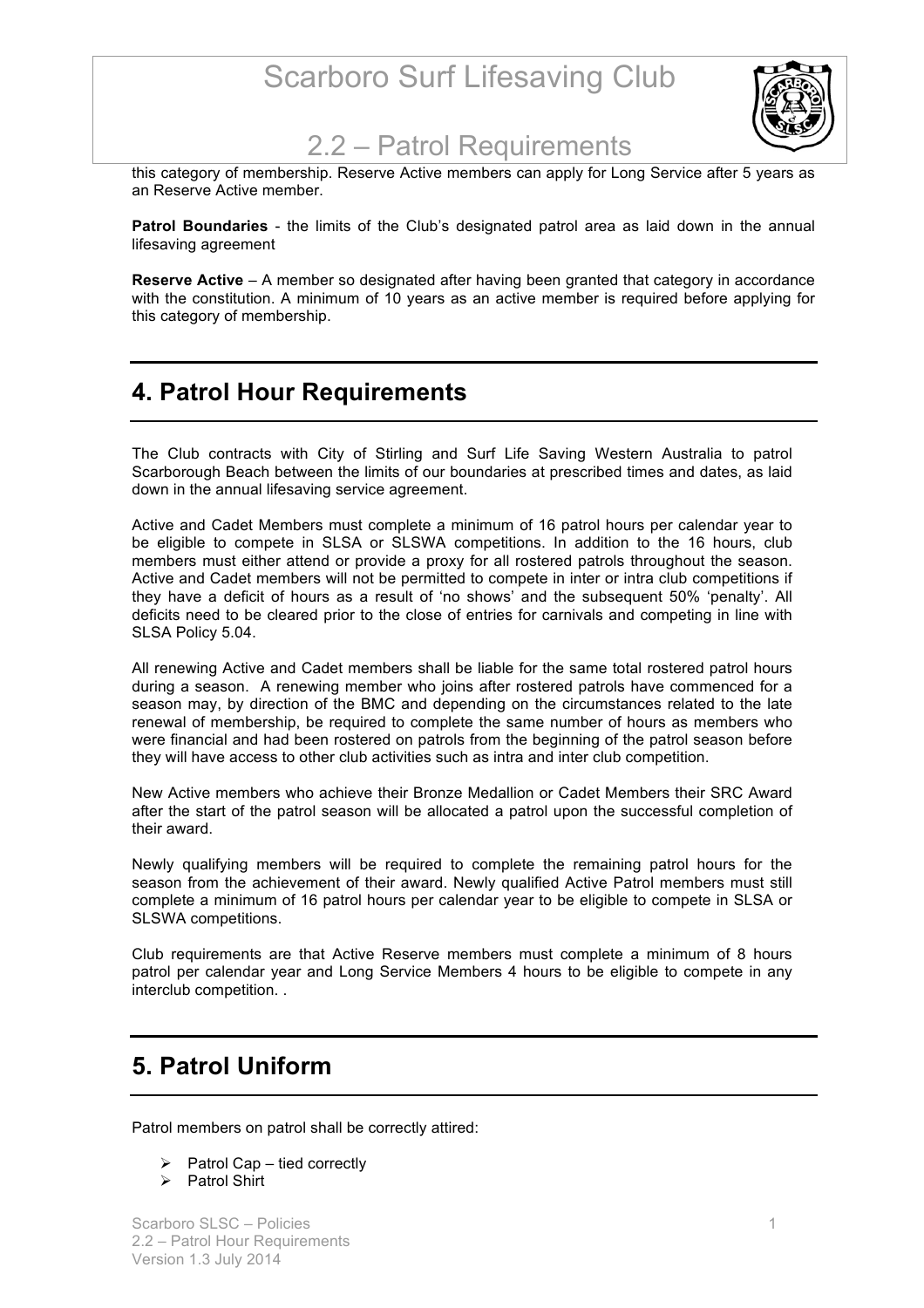# Scarboro Surf Lifesaving Club



#### 2.2 – Patrol Requirements

- $\triangleright$  Club Bathers
- $\triangleright$  Shorts (if worn Red)
- $\triangleright$  Track Suit (inclement weather) or
- $\triangleright$  Patrol Cap tied correctly
- $\triangleright$  Club Bathers

#### **6. Requirements on Patrol**

Patrol Members shall report to the designated Patrol Captain fifteen (15) minutes prior to the commencement of their rostered duty time.

It is the responsibility of each patrol member to arrange a proxy member of equal status when unable to attend patrols for any reason.

Each member shall personally sign the Patrol Log Book at the commencement of each patrol and will be signed off by the Patrol Captain at the conclusion.

Members failing to attend their patrol when scheduled or failing to arrange the required proxy shall be liable for the hours in arrears and these shall be made up at the commencement of a rostered patrol, excluding Sunday mornings (unless approved by the Lifesaving Officer).

Members who become down hours without any prior advice to the Patrol Captain, the Lifesaving Officer or the Club Captain (one of) will be liable for an additional 50% penalty hours to be made up as per rostered hours down.

Members who become two (2) rostered patrols in arrears may be liable for suspension at the discretion of the Club Captain. Refer 2.2.9

#### **7. Equipment & Vehicles**

An inventory of all items that are required on patrol will be drawn up and each Patrol Captain shall ensure that all items are available at the commencement of each patrol and checked off against the inventory. This procedure is to be followed at the changeover of patrols and when patrols complete their duty.

Patrol Captains are to ensure that the tower area is locked and secure and all gear washed down where applicable, neatly stored and that the Clubrooms are secure at the conclusion of the afternoon beach patrols. They will also ensure that the First Aid room is swept out and left in a clean and tidy state.

Patrol Captains shall ensure that club vehicles are washed down and cleaned, inside and out, at the conclusion of each afternoon beach patrol. Quad bikes, Rhinos and 4WDs may only be driven by members who hold a current drivers licence and have the Patrol Captain's permission to do so.

Club vehicles are not to be taken from the beach or outside the designated Club Patrol Boundaries for training or any other purpose, except to be refueled, repaired or in the event of an emergency. Any other activities requiring the vehicle to be used away from the beach, must be approved by the Club Captain.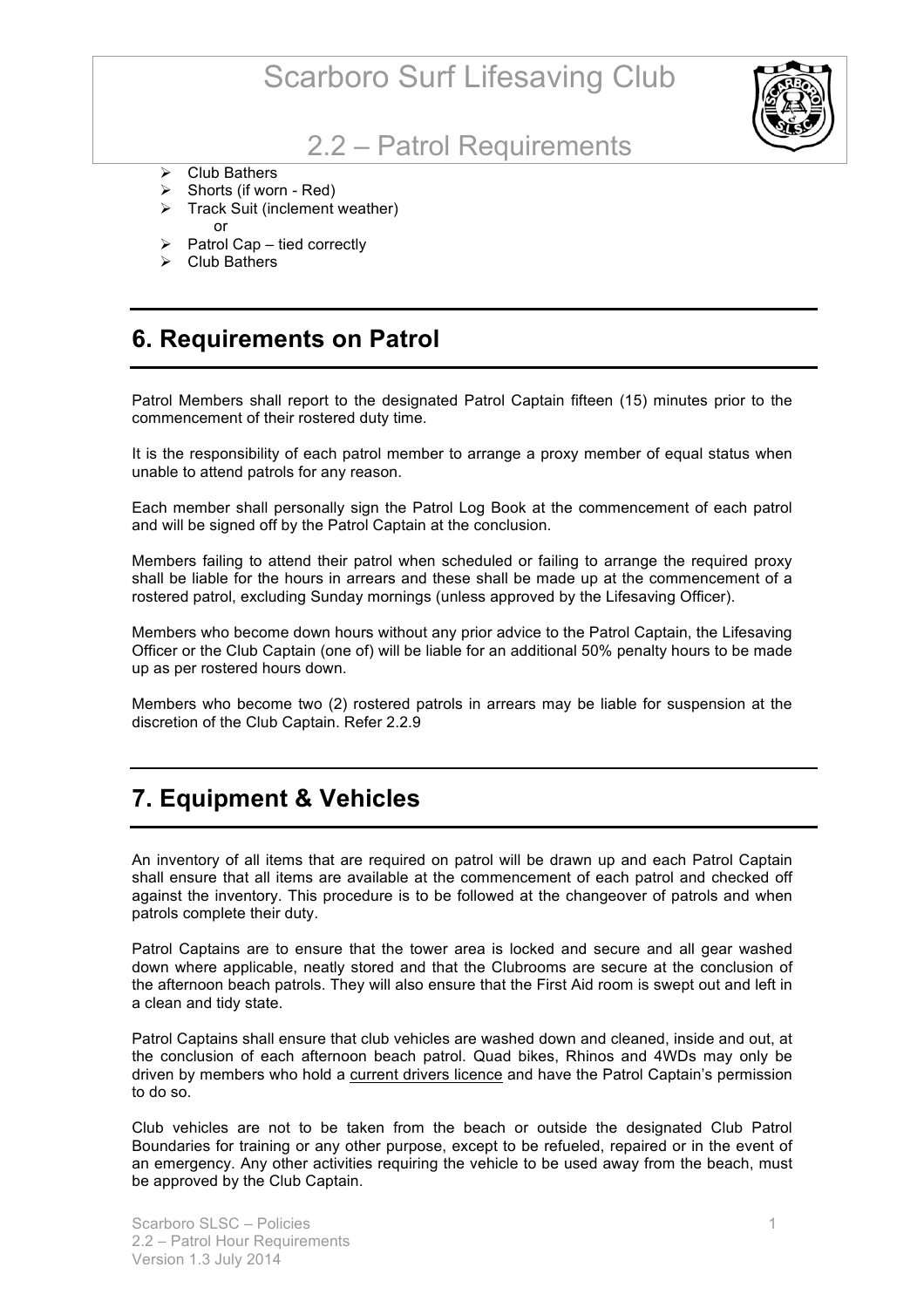

## 2.2 – Patrol Requirements

#### **8. Exemptions**

Life Members and Principal Office Bearers are eligible to compete without completing any patrol hours. Principal Office Bearers of the Club as defined by SLSA Policy 5.04 are limited to the following: President, Club Captain, Vice President, Life Saving Officer, Education Officer, Director of Finance, Director of Administration and Junior Officer.

All other Scarboro SLSC Office Bearers can request an exemption from rostered patrols through the Life Saving Officer, however they are not exempt from completing patrols to comply with the competition hours for their membership type as set out in SLSA Policy 5.04.

No member shall be permitted to start in any Interclub Competition or Championship if in arrears of patrol hours at the time of the event.

The Club accepts that some Members have other obligations that may restrict their ability to attend all patrols. These obligations may include, but are not limited to;

- $\triangleright$  Shift workers
- $\triangleright$  Fly in fly out workers
- $\triangleright$  SLSWA employees (who are required to work weekends)
- $\triangleright$  Professional Lifeguards (who are required to work weekends)

These members can apply for leave from regular rostered patrols in accordance with policy 1.3, this should be addressed prior to the commencement of the patrol season.

This does not exclude them from meeting competition patrol hour requirements – as set out in SLSA Policy 5.4

#### **9. Down Hours Work Flow**

The following steps are only carried out where the previous steps are contravened and where no reasonable explanation has been received by the Lifesaving Officer.

Step 1: Failure to attend a rostered patrol will result in a  $1<sup>st</sup>$  down hours reminder letter being issued, within seven (7) days of the rostered patrol.

Step 2: Accumulation of 8 hours of missed rostered patrols results in a  $2^{nd}$  down hours reminder letter being issued, within 7 days of the rostered patrol at which the 8 down hours are accumulated Step 3: Failure to attend a 3<sup>rd</sup> rostered patrol (min 12 down hours) without explanation will result in Automatic Disciplinary Action that restricts the member to patrol activities only until an acceptable explanation is received. Following which the member will be called upon to attend a meeting to discuss the future of their membership as per step 4.

#### Step 4:

On accumulating 12 down hours, the member will be called upon to attend a meeting with the Club Captain and Lifesaving Officer to discuss the future of their membership and their